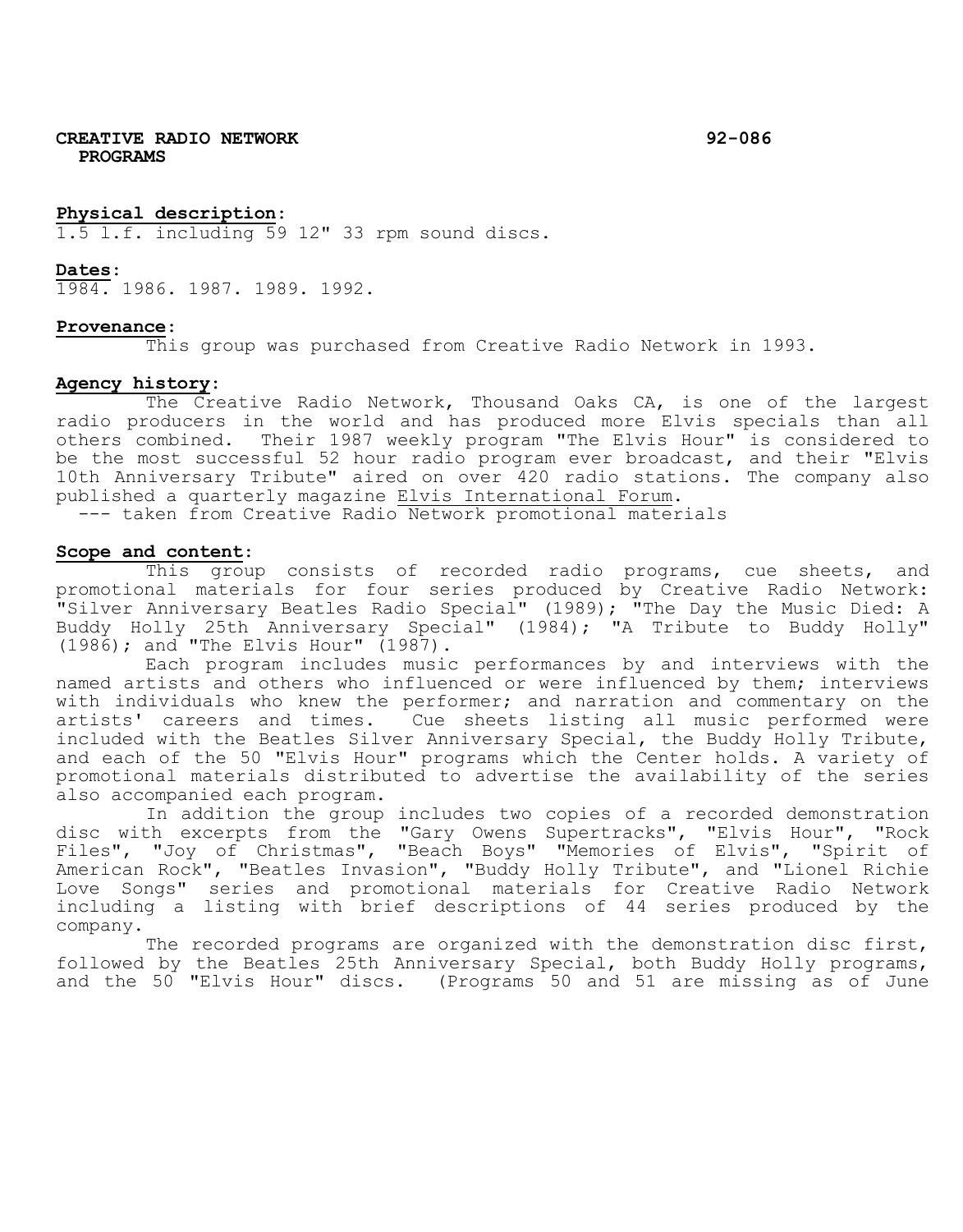1993). The cue sheets and promotional materials are filed separately from the discs but are arranged in the same order.